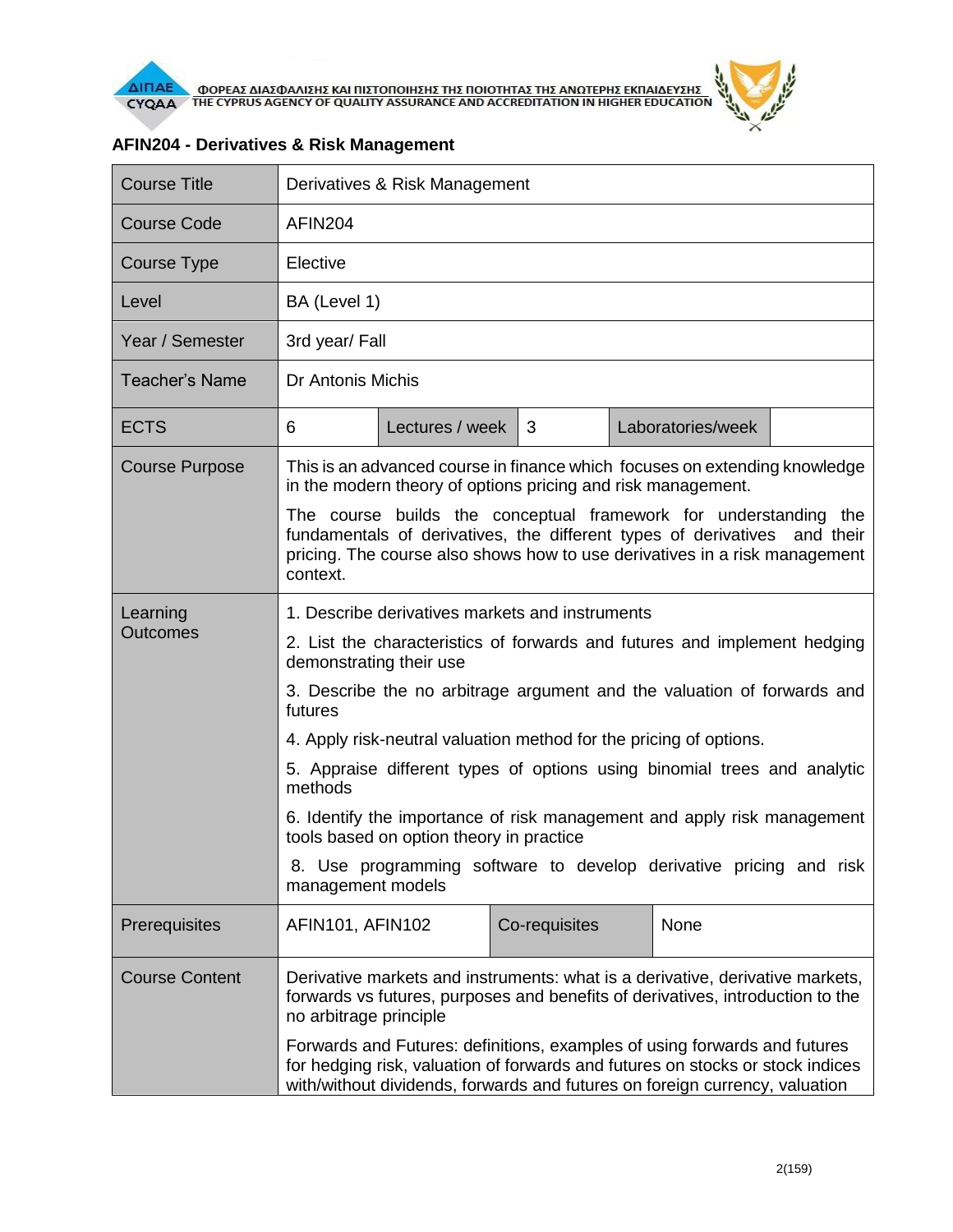

|                         | of commodity futures, the cost-of-carry and convenience yield, differences<br>between forward and future contracts                                                                                                                                                                                        |  |  |  |  |
|-------------------------|-----------------------------------------------------------------------------------------------------------------------------------------------------------------------------------------------------------------------------------------------------------------------------------------------------------|--|--|--|--|
|                         | Option pricing theory: basic no arbitrage restrictions for options and put-call<br>parity, dividends and optimal early exercise of American options, risk-neutral<br>pricing and the derivation of binomial tree parameters for option pricing,<br>binomial trees for pricing of options of various types |  |  |  |  |
|                         | Risk management: risk management using options and futures, delta<br>hedging and other Greeks                                                                                                                                                                                                             |  |  |  |  |
|                         | Application of option pricing theory in the valuation of corporate assets and<br>liabilities: Merton's model for the valuation of equity and risky debt and credit<br>spreads, sensitivity analysis on Merton's model                                                                                     |  |  |  |  |
|                         | Use programming software to develop models: Introduction to R<br>programming for modelling financial phenomena, Using R programming to<br>analyze data. Applications to models developed in class                                                                                                         |  |  |  |  |
| Teaching<br>Methodology | The course is delivered to the students by means of lecturers, conducted<br>with the help of computer presentations and the use of the board.                                                                                                                                                             |  |  |  |  |
|                         | The lecturer provides demonstrations and examples. Students are then<br>asked to expand on this knowledge by solving problems and applying their<br>knowledge in a group project.                                                                                                                         |  |  |  |  |
|                         | Lecture notes and other course material like spreadsheets and R programs<br>examples are available to students through the e-learning platform.                                                                                                                                                           |  |  |  |  |
| <b>Bibliography</b>     | (a) Textbook:                                                                                                                                                                                                                                                                                             |  |  |  |  |
|                         | J. Hull Options, Futures and Other Derivatives, Pearson/Prentice Hall,<br>Pearson; 10 edition (January 30, 2017)                                                                                                                                                                                          |  |  |  |  |
|                         | Brealey, R., Myers, S., and F. Allen, Principles of Corporate Finance,<br>McGraw Hill, 13th edition, 2019                                                                                                                                                                                                 |  |  |  |  |
|                         | CFA Program Curriculum 2020 Level I-III, Wiley                                                                                                                                                                                                                                                            |  |  |  |  |
|                         | (b)<br>References:                                                                                                                                                                                                                                                                                        |  |  |  |  |
|                         | Agliardi, E., Amel-Zadeh, A., & Koussis, N. (2016). Leverage changes and<br>growth options in mergers and acquisitions. Journal of Empirical Finance,<br>37, 37-58.                                                                                                                                       |  |  |  |  |
|                         | Afik, Zvika, Ohad Arad, and Koresh Galil. Using Merton model for default<br>prediction: An empirical assessment of selected alternatives. Journal of<br>Empirical Finance 35 (2016): 43-67.                                                                                                               |  |  |  |  |
|                         | Lenos Trigeorgis, Real Options: Managerial Flexibility and Strategy in<br>Resource Allocation, The MIT Press (March 14, 1996)                                                                                                                                                                             |  |  |  |  |
| Assessment              | (a) Methods: Students will be assessed with course work that involves written<br>and assignments (quizzes), a small group project and a midterm and a final<br>test. The course involves both explaining concepts and numerical problems.                                                                 |  |  |  |  |

 $\tilde{r}$